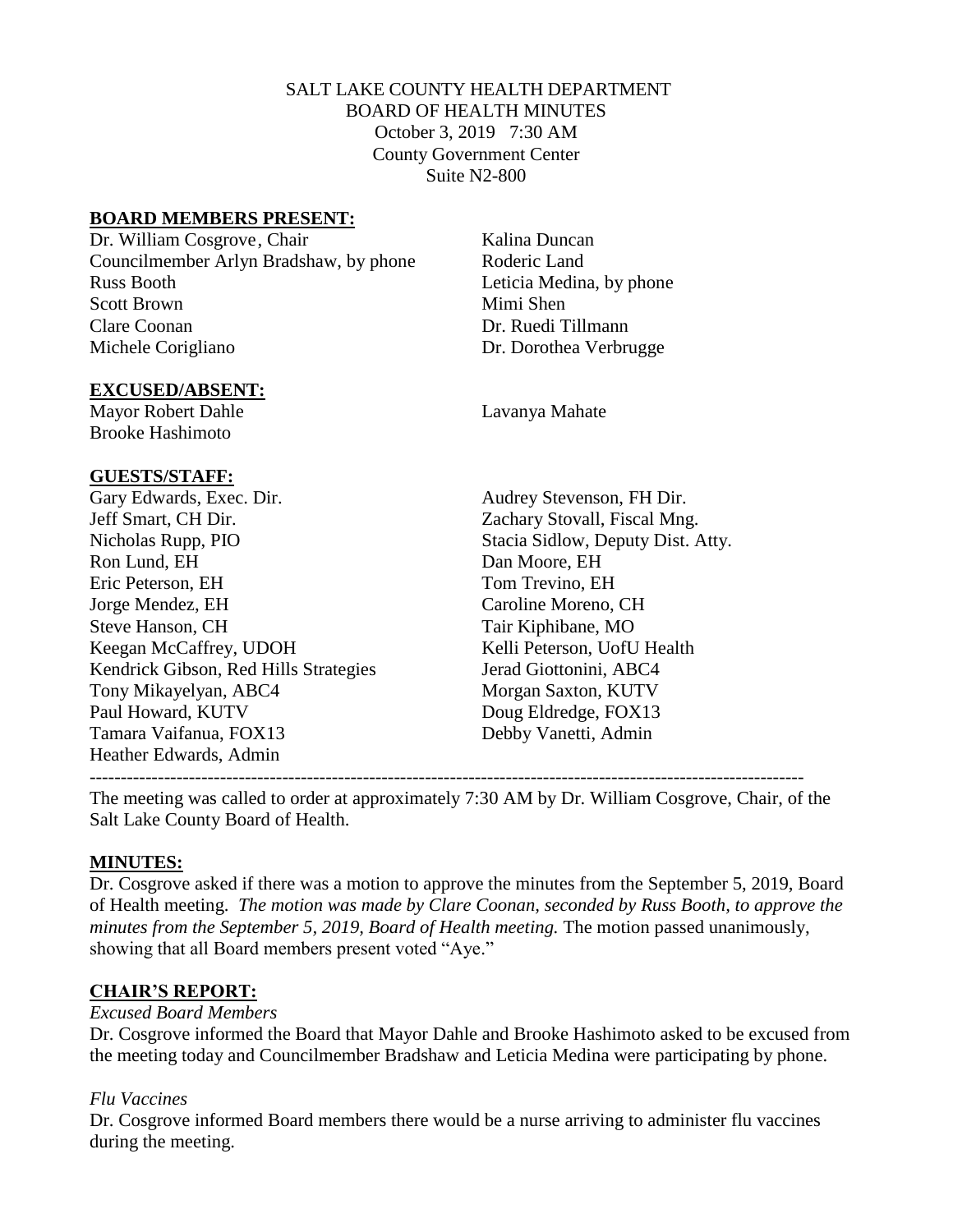#### *Utah Association of Local Boards of Health (UALBH) Symposium*

Dr. Cosgrove asked Kalina Duncan or Leticia Medina to give a brief update on the UALBH symposium held on September 7, in Midway. Kalina stated that the meeting discussions and presentations were very informative and addressed many of the current public health issues facing local health departments.

### **DIRECTOR***'***S REPORT:**

### *County Employee Flu Clinic*

Gary informed Board members that the county employee flu clinic is occurring and one of the nursing supervisors would be joining the meeting about 8:00 a.m. to provide the vaccine to Board members.

### *Dr. Cosgrove Recognition*

Gary announced that Dr. Cosgrove will be recognized by Voices for Utah Children as their 2019 Children's Champion at an award ceremony on October 11; Board members were invited to attend. He congratulated Dr. Cosgrove and thanked him for the service he provides to Salt Lake County families.

### *New Communication Manager*

Gary announced that Nicholas Rupp has been selected as the Department Communication Manager, replacing Pamela Davenport who retired in September. Nicholas has worked for the department for nine years and will be working to reorganize the communication team.

# *Indigent Burial Budget Adjustment*

Gary informed Board members that the department would be asking the County Council for a budget appropriation shift to the indigent burial line item as a result of increased costs in cremation services and the number of requests for these services. The department is responsible for ensuing there is an avenue for appropriate cremation services and is currently contracted with a mortuary for the cremation services.

#### *Medical Cannabis Update*

Gary informed Board members that the legislature met in special session and made a number of changes to the medical cannabis statute, specifically they have removed local health departments from the role of dispensing. The medical cannabis program will be implemented by March 1, 2020, including issuing medical cannabis patient cards and licensing pharmacies for dispensing. There will be fourteen pharmacies licensed to dispense medicinal cannabis and the state will no longer have a central fill pharmacy under the new statute.

# *Vehicle Repair Assistance Program (VRAP)*

Gary informed Board members that the department will be receiving two million dollars from the EPA for a vehicle replacement program that will expand the current VRAP program. The funding will allow the department to provide assistance to individuals to replace vehicles 2003 or older that fail emission tests. Replacement vehicles must be to owners in Salt Lake County and be purchased from an approved dealer.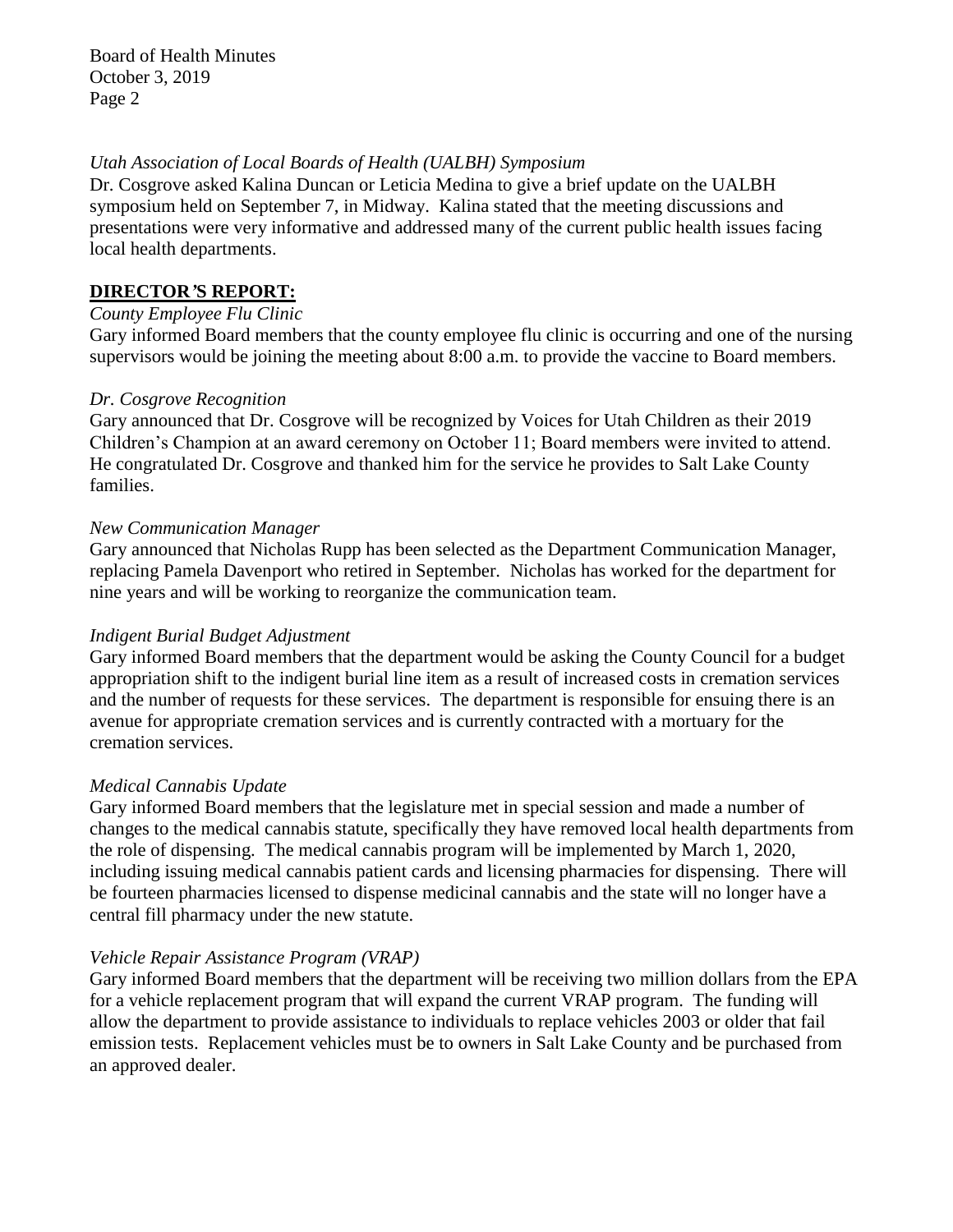### *Blue Jeans for Charity*

.

Gary announced that the department presented \$2,900.00 to The Inn Between for the Blue Jeans for Charity donation. The Inn Between provides hospice services to homeless individuals and department employees have donated a total of \$42,500.00 to local charities in the county.

# **HEALTH REGULATION #2, DESIGN, CONSTRUCTION, AND OPERATION OF POOLS:**

Eric Peterson, Environmental Health Assistant Division Director, presented proposed amendments to Health Regulation #2, *Design, Construction, and Operation of Pools,* and asked the Board to adopt the proposed regulation. The regulation was opened for public comment during the August 8, 2019, Board meeting and a public hearing held on September 30, 2019, where Clare Coonan served as the hearing officer. The department received no public comments.

Dr. Cosgrove asked if there was a motion to adopt Health Regulation #2. *The motion was made by Clare Coonan, seconded by Leticia Medina, to adopt Health Regulation #2.* The motion passed unanimously, showing that all Board members present voted "Aye."

For more detailed information, please see the hardcopy of the regulation and resolution included in the Board of Health meeting file folder.

# **HEALTH REGULATION #18, MASSAGE THERAPY**

Eric Peterson, Environmental Health Assistant Division Director, presented proposed amendments to Health Regulation #18, *Massage Therapy,* and asked the Board to adopt the proposed regulation. The regulation was opened for public comment during the August 8, 2019, Board meeting and a public hearing held on October 1, 2019, where Michele Corigliano served as the hearing officer. The department received one public comment and no changes were made to the proposed amendments based on the comment received.

Dr. Cosgrove asked if there was a motion to adopt Health Regulation #18. *The motion was made by Roderic Land, seconded by Dr. Ruedi Tillmann, to adopt Health Regulation #18.* The motion passed unanimously, showing that all Board members present voted "Aye."

For more detailed information, please see the hardcopy of the regulation and resolution included in the Board of Health meeting file folder.

# **HEALTH REGULATION(S) #4, #19, #20, #21, and #36:**

Eric Peterson, Environmental Health Assistant Division Director, presented proposed amendments to Health Regulations #4, *Public Lodging Facilities,* #19, *Body Art Facilities*, #20, *Cosmetology Facilities*, #21 *Community Noise Pollution Control*, and #36, *Residential Childcare Food Service*, and asked the Board to adopt the proposed regulations. The regulations were opened for a combined public comment period during the August 8, 2019, Board meeting and a public hearing held on September 30, 2019, where Russ Booth served as the hearing officer. The department received no public comments for any of the proposed regulations.

Dr. Cosgrove asked if there was a motion to adopt Health Regulation #4, *Public Lodging Facilities*. *The motion was made by Russ Booth, seconded by Michele Corigliano, to adopt Health Regulation #4.* The motion passed unanimously, showing that all Board members present voted "Aye."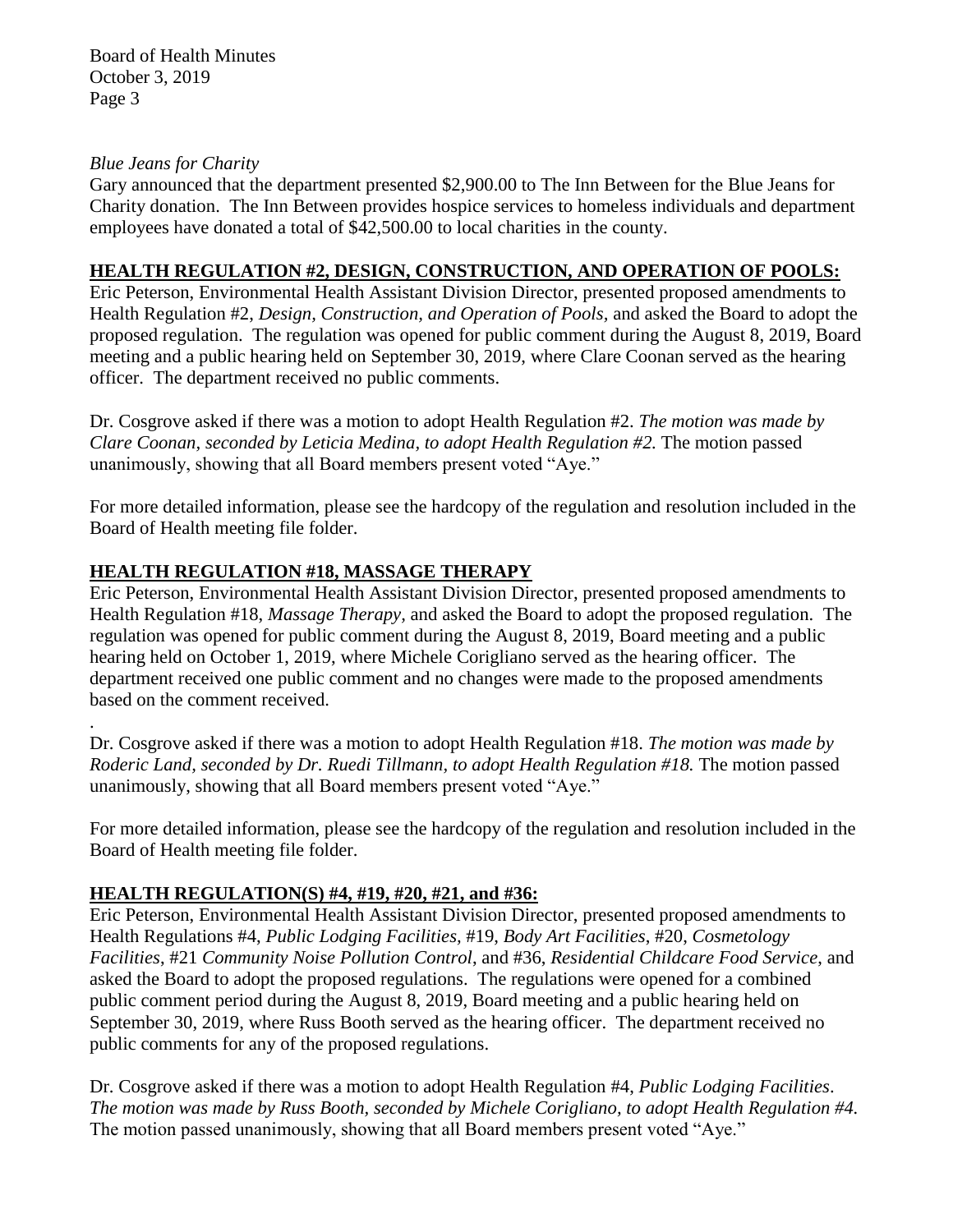Dr. Cosgrove asked if there was a motion to adopt Health Regulation #19, *Body Art Facilities*. *The motion was made by Dr. Ruedi Tillmann, seconded by Clare Coonan, to adopt Health Regulation #19.* The motion passed unanimously, showing that all Board members present voted "Aye."

Dr. Cosgrove asked if there was a motion to adopt Health Regulation #20, *Cosmetology Facilities*. *The motion was made by Kalina Duncan, seconded by Clare Coonan, to adopt Health Regulation #20.* The motion passed unanimously, showing that all Board members present voted "Aye."

Dr. Cosgrove asked if there was a motion to adopt Health Regulation #21 *Community Noise Pollution Control*. *The motion was made by Russ Booth, seconded by Mimi Shen, to adopt Health Regulation #21.* The motion passed unanimously, showing that all Board members present voted "Aye."

Dr. Cosgrove asked if there was a motion to adopt Health Regulation #36, *Residential Childcare Food Service*. *The motion was made by Roderic Land, seconded by Dr. Ruedi Tillmann, to adopt Health Regulation #36.* The motion passed unanimously, showing that all Board members present voted "Aye."

For more detailed information, please see the hardcopy of the regulations and resolutions included in the Board of Health meeting file folder.

# **PNUEMONITIS AND E-CIGARETTE DISCUSSION:**

Keegan McCaffrey, Utah Department of Health Epidemiologist, presented information on the recent vaping associated Pulmonary investigations through a PowerPoint presentation. Slides included:

- Vaping investigation in Utah: How Did This Investigation Begin?
- Vaping investigation in Utah: Timeline
- Vaping investigation in Utah: Where Are We Now?
- Vaping investigations in Utah: September 30
- Vaping investigations in Utah: What Does This Syndrome Look Like?
- Clinical Syndrome: Lung Injury
- Clinical Syndrome: Common Symptoms/Severity
- Vaping investigations in Utah: What Have Patients Been Exposed To?
- Self-Reported Exposures
- Self-Reported Exposures (Slide 2)
- Self-Reported Exposures (Slide 3)
- Self-Reported Exposures (Slide 4)
- THC Acquisition
- Laboratory Testing
- National Response
- National Response (Slide 2)
- Utah Response: What Do We Know?
- Utah Response: What Don't We Know?
- Utah Response: What Action is UDOH Taking?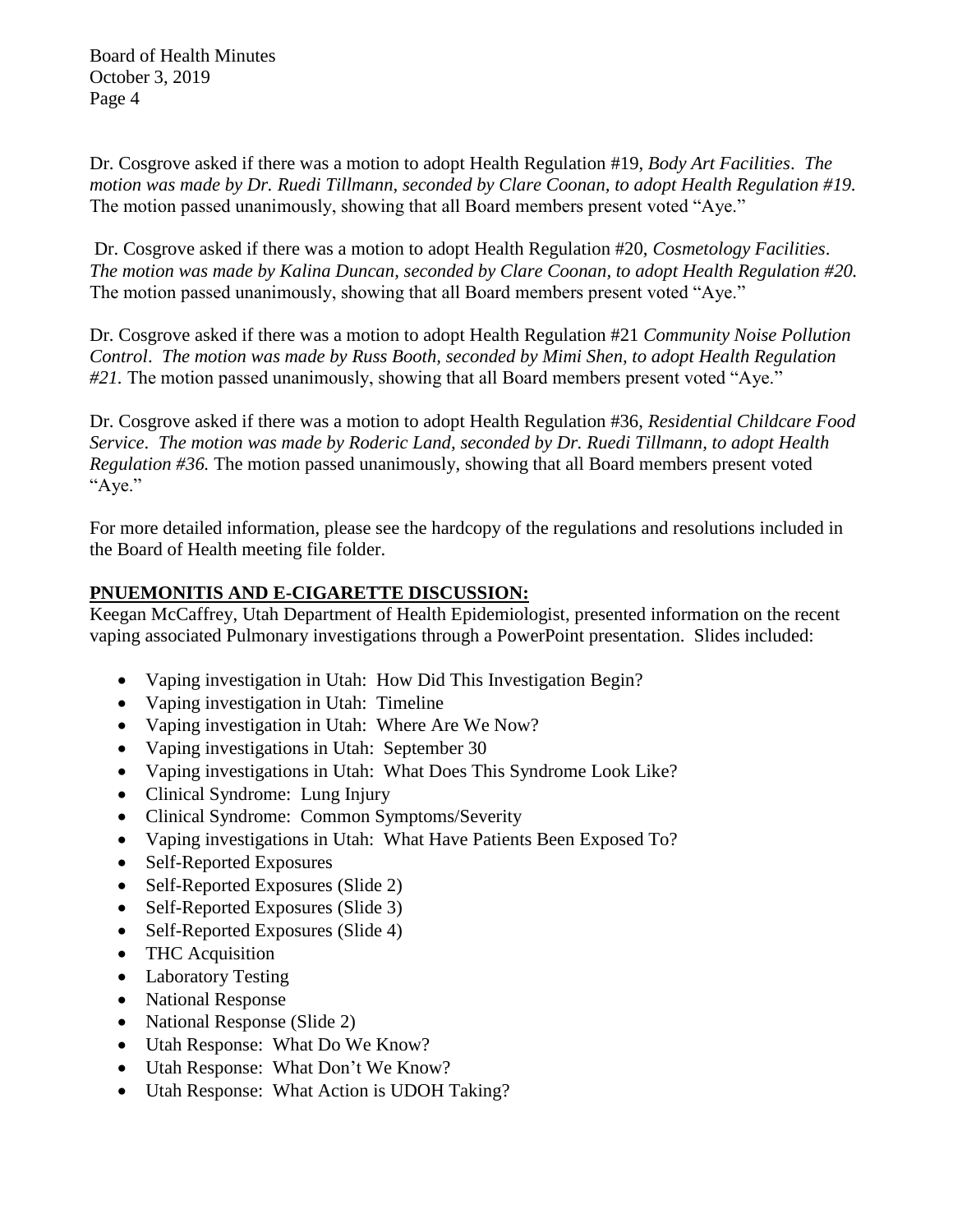Steve Hanson, Tobacco Program Manager, presented information on tobacco permits through a PowerPoint presentation. Slides included:

- Health Department Responsibilities
- Salt Lake County E-Liquid Study
- Salt Lake County E-Liquid Study (Slide 2)
- Salt Lake County Priority Substances
- Tobacco Retailers in Salt Lake County
- Tobacco Retailers in Salt Lake County (Slide 2)
- FY19 Underage Tobacco Sales Rate
- Stores With More Than One Underage Sale

Dr. Cosgrove presented the proposed, *Resolution of the Salt Lake County Board of Health To Protect The Public Against The Dangers Of Electronic Cigarettes*. Scott Brown stated there are many issues surrounding e-cigarette devices and vaping substances, and there is not enough known about how these may affect individual's health, and none have been proven safe for public use. Gary reviewed the actions outlined in the resolution that will be forwarded to the Utah State Legislature which include; creating an excise tax for e-cigarette devices and products; ban all flavored e-cigarette products or alternative substances; only allow e-cigarette devices and products be sold in specialty tobacco retailers; increase the minimum age to purchase e-cigarette products to 21; and prohibit the internet sale of e-cigarette devices and products.

After further discussion by the Board, Dr. Cosgrove asked for a motion to approve the Board resolution to the Utah State Legislature urging action to address e-cigarette concerns, as it was presented today. *The motion was made by Dr. Dorothea Verbrugge, seconded by Scott Brown, to approve the resolution and forward to the Utah State Legislature.* The motion passed unanimously, showing that all Board members present voted "Aye." Board member Councilmember Arlyn Bradshaw was not present for the vote.

Gary informed Board members that there is a possibility for the Board to adopt a land-use regulation that could limit the number of specialty tobacco retailers in the County. He stated that he could begin working with Stacia Sidlow, Deputy District Attorney, to draft suggestions for this land-use regulation and present this at the November Board meeting. Board members were in favor of this and Dr. Cosgrove asked for a motion to approve Gary working with the District Attorney Office to draft language for a possible regulation. *The motion was made by Scott Brown, seconded by Kalina Duncan, to approve working on a draft regulation.* The motion passed unanimously, showing that all Board members present voted "Aye." Board member Councilmember Arlyn Bradshaw was not present for the vote.

For more detailed information, please see a hardcopy of the resolution and presentation(s) included in the Board of Health meeting folder.

# **COUNTY HEALTH RANKINGS – PEER COUNTIES:**

Due to time constraints, this item will be presented at a future Board of Health meeting.